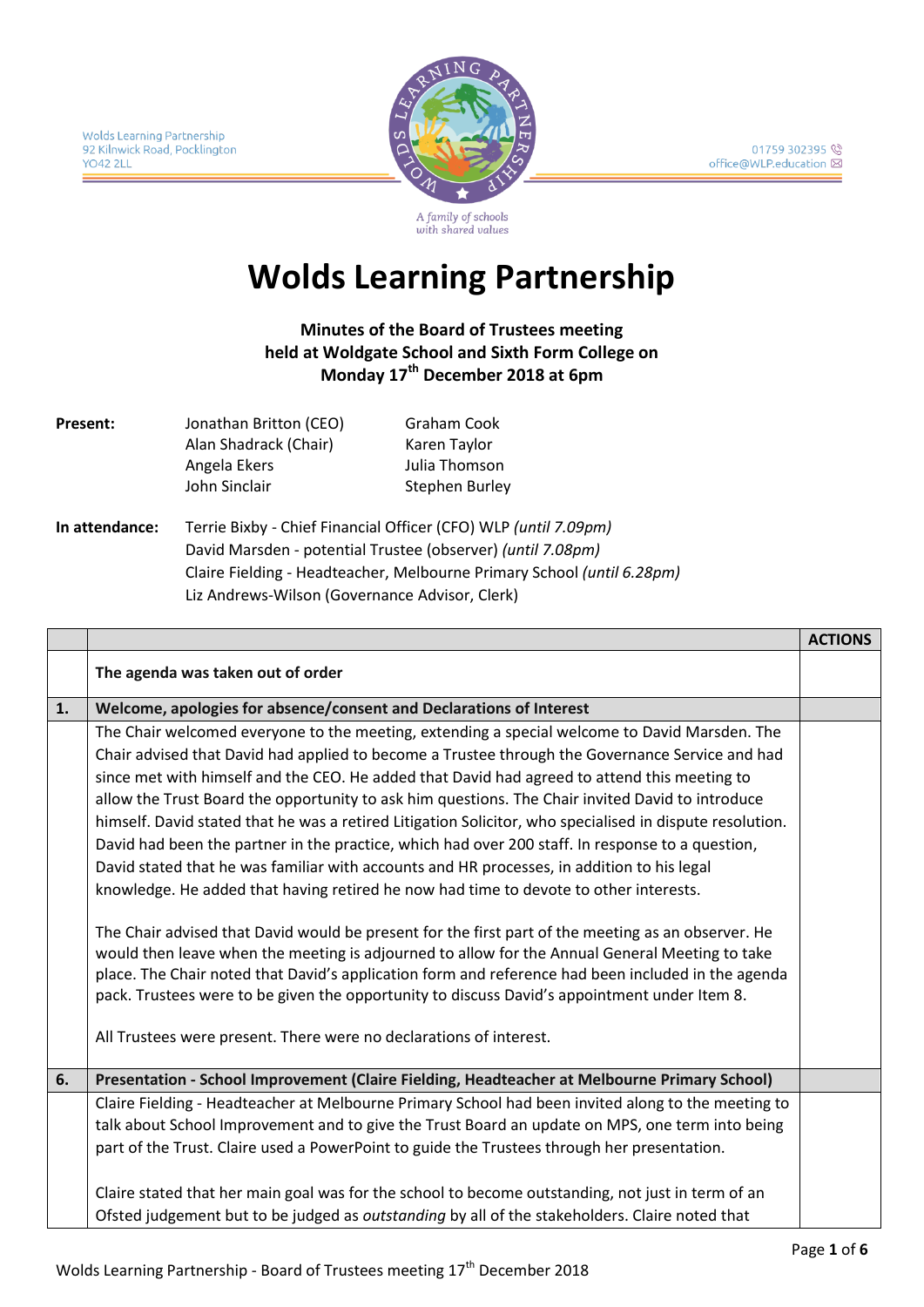when she took on the headship she wanted to implement a sense of order in the school. Firstly, she reviewed the school's safeguarding provision. An electronic signing in/out screen was installed in Reception for staff, visitors and pupils. She explained that the pupils only use the screen if they are late, with the aim of driving higher expectations and making it the responsibility of the parent/ child to sign in. As a result the school saw an improvement in attendance and punctuality. Claire added that higher expectations were also given to the staff. For example, a dress code for staff was established and the TA's start time was changed to enable them to help with the children who arrive on the bus.

#### *6.12pm - John Sinclair stepped out of the meeting*

Claire stated that the staff had been using tools and techniques such as Growth Mindset and metacognition to improve poor attitudes to learning and poor resilience. All teaching was to be meaningful and challenging. Claire noted that in order to drive up standards she applied HR policies consistently but this had lead to a high staff turn over, which had since stabilised.

#### *6.17pm - John Sinclair rejoined the meeting*

Claire advised that the staff are aware of the expectations; they know that they need to work to the Code of Conduct, follow the Marking Policy and have a clear idea on what good planning should look like. She noted that the recent roll out of the new Handwriting Policy had been effective and the pupils and parents had taken to the cursive script, which had raised the bar and was helping to raise standards. She added that No Nonsense Spellings had also become embedded. Claire advised that as a new Headteacher she had been able to draw upon the experiences of colleagues in ERYC and CYC, other Heads and a National Leader of Education in order to seek external validation to ensure the school remained on track and focused on its aims.

With specific reference to school improvement Claire outlined how she had looked at the strengths within the school and also the areas for development. She established staff drop-in sessions to allow the staff to come in to speak to her and for them to be able to document everything that was being done to improve standards. The team had recently focused on the children's books and the initial foci for improvement had been Maths, English and Phonics. All books have to have systematic marking and feedback, with detailed feedback to support a child's development. This initiative was implemented with the new guidance from the DfE on teacher workload, helping teachers to be mindful about what level of marking to apply to each piece of work. Claire praised the work of the dedicated team working at MPS and she noted that they had high morale.

Claire concluded her presentation stating that MPS had lost its identity, so she and the team were working hard to establish the school's ethos and vision. As part of this review of the strategic direction of the school the governors had received some training to enable them to be able to challenge the SLT at the appropriate level. The staff were in receipt of professional development and changes had been made to ensure that UPS staff have responsibilities across the whole school. She noted that the team was comprised of a larger than average number of NQTs, who were accessing a lot of CPD.

### *6.27pm - Graham Cook stepped out of the meeting*

Claire stated that she was widening the focus to include the other subjects, to ensure that the children are learning for a purpose in everything that they do. She added that the staff team had asked her to give them direction and as a result of the above outlined improvements the team was going from strength to strength.

The Chair thanked Claire for her presentation and for attending the meeting.

*6.28pm - Jonathan Britton stepped out of the meeting and Claire Fielding left the meeting*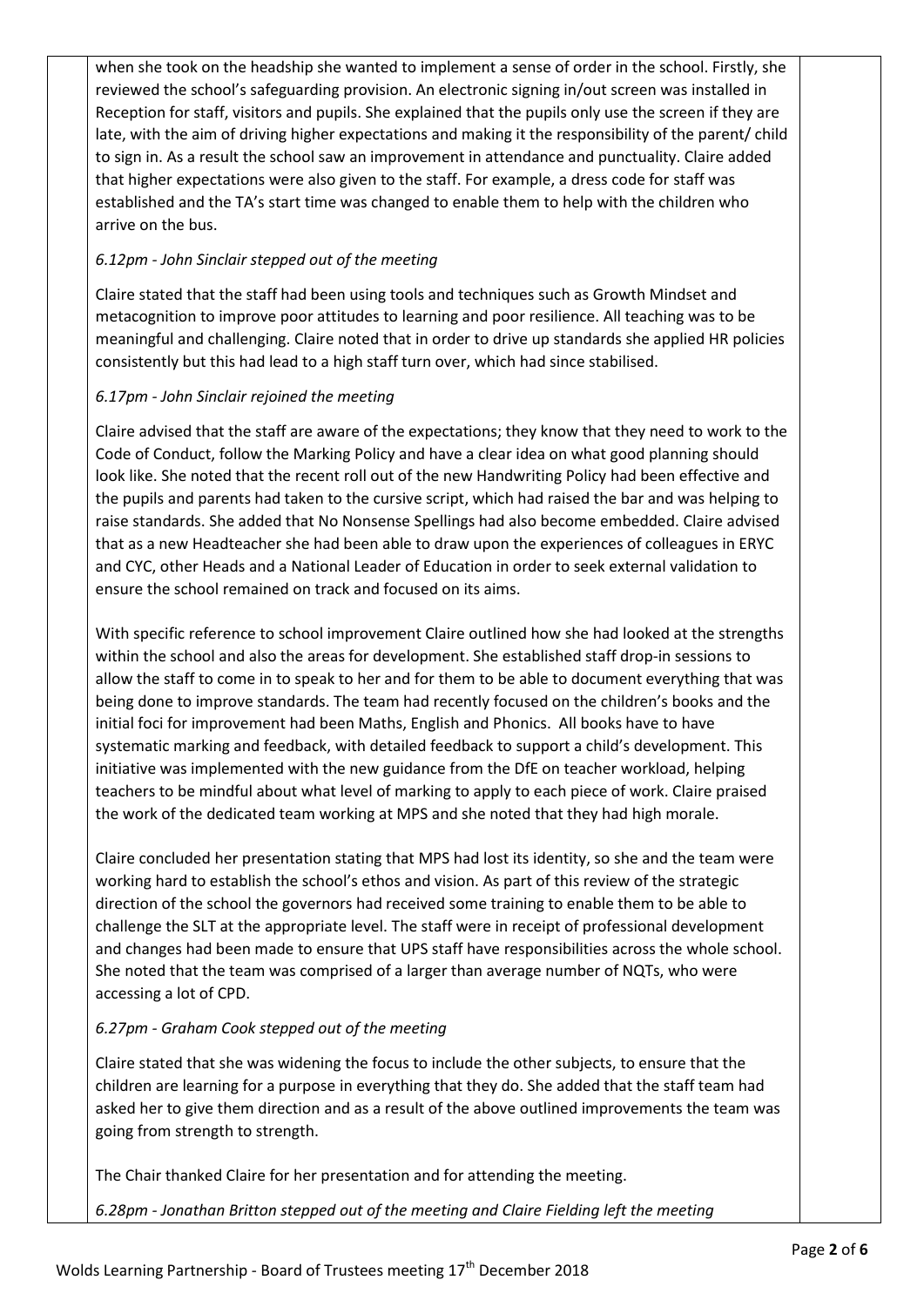|      | 6.28pm - Graham Cook rejoined the meeting                                                                                                                                                           |              |
|------|-----------------------------------------------------------------------------------------------------------------------------------------------------------------------------------------------------|--------------|
| 5.   | <b>Finance</b>                                                                                                                                                                                      |              |
|      | Minutes from the Finance and Audit Committee meetings held on 9th October 2018 and 10th                                                                                                             |              |
|      | December 2018<br>The minutes from these meetings were accepted into the record.                                                                                                                     |              |
|      |                                                                                                                                                                                                     |              |
|      | 6.31pm - Jonathan Britton rejoined the meeting                                                                                                                                                      |              |
|      | Approval of the Annual Report and Financial Statements for year ended 31-08-18                                                                                                                      |              |
|      | Recorded as a confidential minute                                                                                                                                                                   |              |
|      | On conclusion of this item:                                                                                                                                                                         |              |
|      | 7.08pm - David Marsden left the meeting                                                                                                                                                             |              |
|      | 7.09pm - Terrie Bixby (Chief Financial Officer) left the meeting                                                                                                                                    |              |
|      |                                                                                                                                                                                                     |              |
|      | Appointment of Auditors - recommendation to the Members                                                                                                                                             |              |
|      | Discussed as part of the Annual General Meeting.                                                                                                                                                    |              |
|      |                                                                                                                                                                                                     |              |
|      | The Trust Board Meeting adjourned at 7.10pm                                                                                                                                                         |              |
|      |                                                                                                                                                                                                     |              |
|      | <b>Annual General Meeting</b>                                                                                                                                                                       |              |
|      | The Wolds Learning Partnership - Annual General Meeting was held between 7.10pm to 8.25pm                                                                                                           |              |
|      | (Please see the separate minutes of the Annual General Meeting)                                                                                                                                     |              |
|      | The Trust Board Meeting continues at 8.25pm                                                                                                                                                         |              |
|      |                                                                                                                                                                                                     |              |
|      | <b>Appointment of prospective Trustee</b>                                                                                                                                                           |              |
| 8.   |                                                                                                                                                                                                     |              |
|      | The Trustees discussed David Marsden's application and the Trust's governance arrangements                                                                                                          |              |
|      | under which a Trustee can be appointed. The Trustees noted the potential benefits of appointing                                                                                                     |              |
|      | David. The Chair reported that he had spoken to Andrew Smith (Diocesan Director of Education, at                                                                                                    |              |
|      | the Diocese of York) about the Diocesan vacancy that the Trust Board was carrying. Mr Smith had<br>indicated that the Diocese were happy for Angela Ekers to be the sole Diocesan representative on |              |
|      | the Board for the foreseeable future, given the fact that the Diocese was struggling to fill the                                                                                                    |              |
|      | vacancy. The Chair proposed that the Trustees seek to amend the Articles of Association, to allow                                                                                                   |              |
|      | the Trust Board to grow from nine to 11. This was endorsed by Trustees.                                                                                                                             |              |
|      |                                                                                                                                                                                                     |              |
|      | The Chair outlined current guidance received from the DfE regarding Executive Directors. The                                                                                                        |              |
|      | Governance Advisor drew the attention of Trustees to the wording of the current Articles.                                                                                                           |              |
|      | The Chair advised that it had come it his attention that the Trustees needed to be clear that all of                                                                                                |              |
|      | the current Trustees had been appointed by the Members when the Trust Board was formed, apart                                                                                                       |              |
|      | from Angela Ekers (Diocesan representative). The Chair proposed that David Marsden attends the                                                                                                      |              |
|      | Finance and Audit Committee as a co-opted external member [permissible under Clause 1.5 of the                                                                                                      |              |
|      | Committee's Terms of Reference]. The Trustees agreed unanimously to appoint David Marsden to                                                                                                        |              |
|      | the Finance and Audit Committee as outlined above. The Chair asked the Governance Advisor to                                                                                                        | <b>GA</b>    |
|      | enrol David and provide him with access to MinutePad.                                                                                                                                               |              |
|      | The Chair undertook to seek guidance from the DfE, in consultation with the Diocese of York                                                                                                         | <b>Chair</b> |
|      | Educational Trust, to amend the Articles of Association.                                                                                                                                            |              |
|      |                                                                                                                                                                                                     |              |
| 4iii | <b>Trust Board governance</b><br><b>Acknowledgement of new LGB governors:</b>                                                                                                                       |              |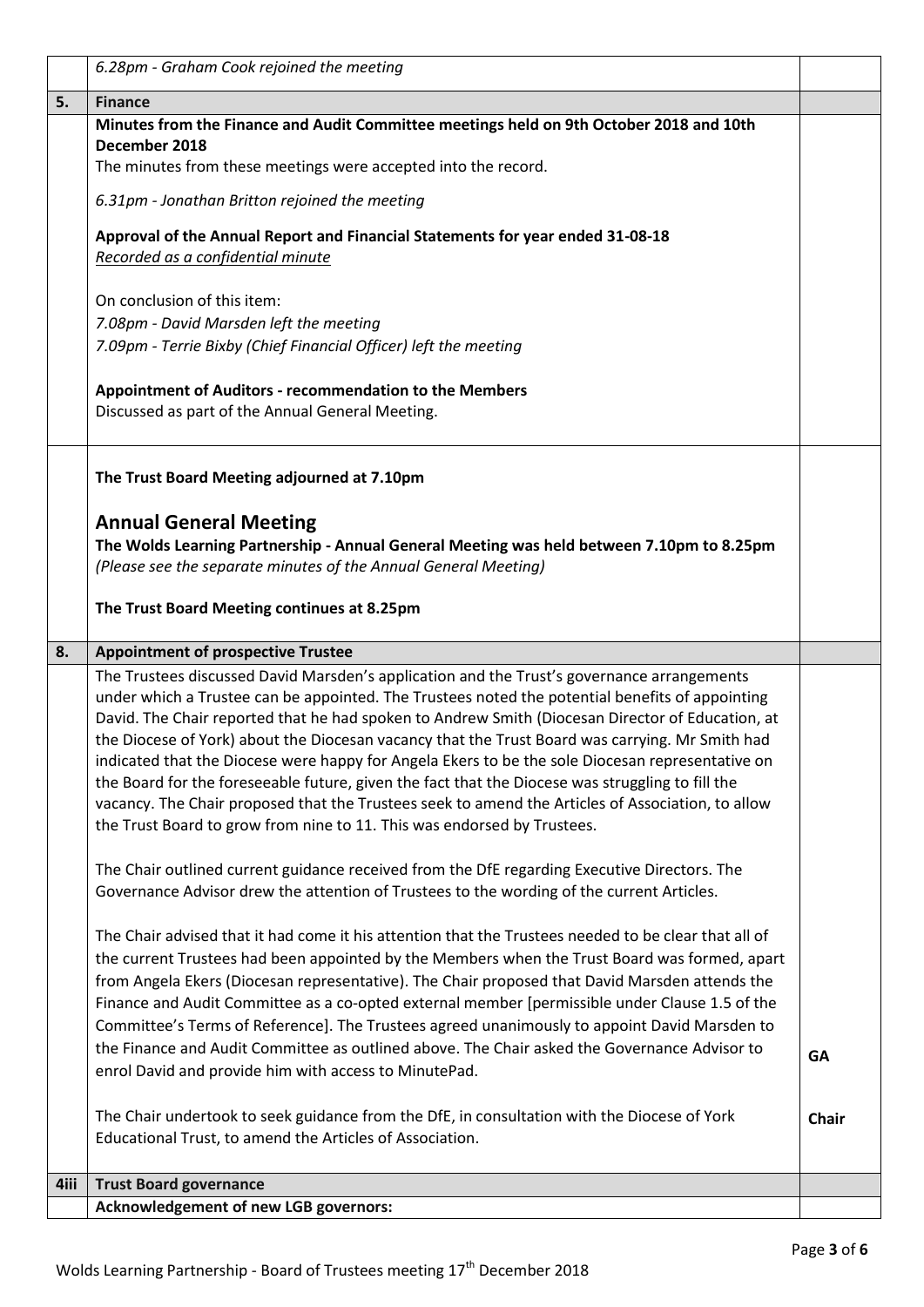|     | Kelly Foxton (Deputy Headteacher) - Newly elected Staff Governor at Stamford Bridge<br>$\bullet$<br>Primary School - ACKNOWLEDGED                                                                                                                                                                                                                                                                                                                                                                                                                                                   |                                                                                                                                                  |              |
|-----|-------------------------------------------------------------------------------------------------------------------------------------------------------------------------------------------------------------------------------------------------------------------------------------------------------------------------------------------------------------------------------------------------------------------------------------------------------------------------------------------------------------------------------------------------------------------------------------|--------------------------------------------------------------------------------------------------------------------------------------------------|--------------|
|     | Jo Brosenitz (Deputy Headteacher) - Newly elected Staff Governor at Melbourne Primary<br>School - ACKNOWLEDGED                                                                                                                                                                                                                                                                                                                                                                                                                                                                      |                                                                                                                                                  |              |
|     | <b>Approval of new LGB governors:</b><br>Tom Chamberlain - seeking a Trust Appointment at SBPS - APPROVED<br>Louise Northrop-Clay - seeking a Trust Appointment at SBPS - APPROVED<br>٠<br>Paula Goodrick - seeking a Trust Appointment at PCJS - APPROVED<br>$\bullet$<br>lan Jackson - seeking a Trust Appointment at PCJS - APPROVED<br>Bethany Jenkins - seeking a Trust Appointment at WSSC - APPROVED<br>$\bullet$                                                                                                                                                            |                                                                                                                                                  |              |
| 4v  | <b>Trust Board governance</b>                                                                                                                                                                                                                                                                                                                                                                                                                                                                                                                                                       |                                                                                                                                                  |              |
|     | Acknowledgement of the LGB governors resignations<br>Rachel Whittaker (Trust Appointment - Staff Governor at MPS) ACKNOWLEDGED                                                                                                                                                                                                                                                                                                                                                                                                                                                      |                                                                                                                                                  |              |
| 4i  | <b>Trust Board governance</b>                                                                                                                                                                                                                                                                                                                                                                                                                                                                                                                                                       |                                                                                                                                                  |              |
|     | Items to be raised with the Trust Board<br><b>Pocklington Community Junior School</b>                                                                                                                                                                                                                                                                                                                                                                                                                                                                                               |                                                                                                                                                  |              |
|     | <b>Item raised</b>                                                                                                                                                                                                                                                                                                                                                                                                                                                                                                                                                                  | <b>Feedback</b>                                                                                                                                  |              |
|     | The Headteacher wished to note the very delicate<br>financial situation the junior school was operating<br>under. It was requested that if any assistance could be<br>provided through grants they would be gratefully<br>accepted and the very best use made of them.                                                                                                                                                                                                                                                                                                              | This item was noted.                                                                                                                             |              |
|     | The timely dissemination of financial reporting and<br>information being fed through to the school from the<br>WLP MAT. Concern is raised over the capacity levels of<br>the CFO to produce the detail and information the<br>school requires within necessary timeframes.                                                                                                                                                                                                                                                                                                          | The Trust Board wanted to reassure<br>school leaders that this was being<br>discussed at Board level and action<br>will be taken.                |              |
|     | With regards to the second item raised by PCJS, a Trustee asked if the CFO had the capacity to<br>complete all of the required tasks - owing to the very demanding workload. Another Trustee asked<br>if the Trust was using the right software, to enable systems to work in an efficient manner. The<br>Chair of the F&A Committee advised that the Trust uses PS Financials, but the systems seemed to be<br>labour intensive and she and the CFO were working on this to streamline the processes to allow the<br>CFO to pull off financial reports in a more efficient manner. |                                                                                                                                                  |              |
|     | <b>Stamford Bridge Primary School</b>                                                                                                                                                                                                                                                                                                                                                                                                                                                                                                                                               |                                                                                                                                                  |              |
|     | <b>Item raised</b>                                                                                                                                                                                                                                                                                                                                                                                                                                                                                                                                                                  | <b>Feedback</b>                                                                                                                                  | CEO / HT     |
|     | The Headteacher requested to only present the<br>Headteacher's report once termly to the LGB.                                                                                                                                                                                                                                                                                                                                                                                                                                                                                       | The Headteacher's Board were to<br>review this in the Spring term, owing<br>to the need to cover all areas of the<br>Trust's Terms of Reference. | <b>Board</b> |
|     | Notification that the LGB will increase from 11 to 13<br>Governors.                                                                                                                                                                                                                                                                                                                                                                                                                                                                                                                 | The Trust Board noted this item.                                                                                                                 |              |
| 4ii | <b>Training / Trustee visits</b>                                                                                                                                                                                                                                                                                                                                                                                                                                                                                                                                                    |                                                                                                                                                  |              |
|     | None reported.                                                                                                                                                                                                                                                                                                                                                                                                                                                                                                                                                                      |                                                                                                                                                  |              |
| 2.  | Minutes of the meeting held on 24th September 2018 and 22nd October 2018<br>(including Confidential minutes)                                                                                                                                                                                                                                                                                                                                                                                                                                                                        |                                                                                                                                                  |              |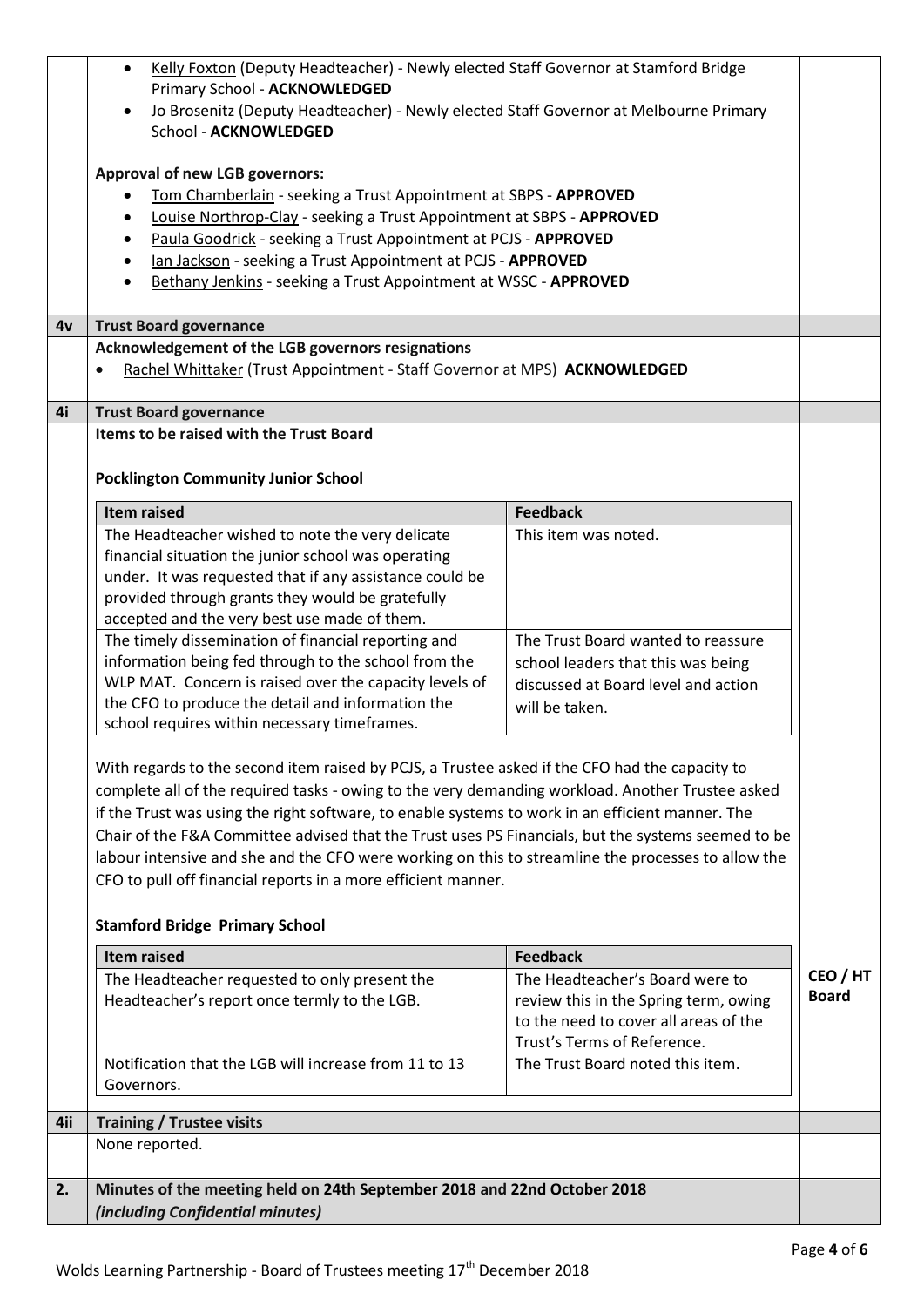|     | Previously distributed. The minutes and the confidential minutes from the previous meetings held |                                                                                                                                                           |                        |              |
|-----|--------------------------------------------------------------------------------------------------|-----------------------------------------------------------------------------------------------------------------------------------------------------------|------------------------|--------------|
|     | on 24th September 2018 and 22nd October 2018 had been reviewed. The minutes were agreed to       |                                                                                                                                                           |                        |              |
|     |                                                                                                  | be a true and accurate record of both meetings and were signed by the Chair.                                                                              |                        |              |
|     |                                                                                                  |                                                                                                                                                           |                        |              |
| 3.  |                                                                                                  | <b>Action Plan and Matters Arising</b>                                                                                                                    |                        |              |
|     |                                                                                                  | <b>Action points and matters arising</b><br>The Trustees noted the updated Scheme of Delegation, which had been circulated prior to the                   |                        |              |
|     |                                                                                                  | meeting. The new update included the agreed amendment to Function 105.                                                                                    |                        |              |
|     |                                                                                                  |                                                                                                                                                           |                        |              |
|     |                                                                                                  | From the minutes of the meeting held on 22 <sup>nd</sup> October 2018                                                                                     |                        |              |
|     |                                                                                                  |                                                                                                                                                           |                        |              |
|     |                                                                                                  | <b>Action</b>                                                                                                                                             | <b>Status</b>          |              |
|     | 1.                                                                                               | Trustees to review their pen portraits on the WLP website to highlight the<br>skills that are represented on the Trust Board (c/f from 14.09.18)          | Carried forward        |              |
|     | 2.                                                                                               | The Chair was to send a letter to each of the Heads & Chairs of Governors                                                                                 | Completed              |              |
|     |                                                                                                  | to congratulate them on their outcomes (c/f from 14.09.18)                                                                                                |                        |              |
|     | 3.                                                                                               | The CEO's PA was to be asked to liaise with CK (HMI) to find a suitable date<br>for a scrutiny group to meet and Angela Ekers was to be invited to attend | Completed              |              |
|     | 4.                                                                                               | Head of Operations to liaise with the DPO to seek advice about a policy to                                                                                |                        |              |
|     |                                                                                                  | protect the Trust against any potential financial penalties resulting from a                                                                              | Status to be confirmed |              |
|     |                                                                                                  | data breach                                                                                                                                               | at the next meeting    |              |
|     | 5.                                                                                               | The Chair was to provide some support to SBPS' LGB and their OSER                                                                                         | Completed              |              |
|     | 6.                                                                                               | The CEO to explore with HR colleagues, developing a clearer statement of                                                                                  | Status to be confirmed |              |
|     |                                                                                                  | what is expected from part-time staff                                                                                                                     | at the next meeting    |              |
|     | 7.                                                                                               | The CEO was to speak to the Head of Personnel and Wellbeing asking her to<br>issue the Pay Policy                                                         | Completed              |              |
|     | 8.                                                                                               | The CEO PA's was to amend the Admissions Policy                                                                                                           | Completed              |              |
|     | 9.                                                                                               | The Governance Advisor was to send the welcome to governance email to                                                                                     | Completed              |              |
|     |                                                                                                  | the new Trust Appointed governors                                                                                                                         |                        |              |
|     | 10.                                                                                              | The Governance Advisor was to share a document to formalise the process                                                                                   | Completed              |              |
|     |                                                                                                  | of appointing Trust Appointed governors<br>The Governance Advisor was to share Trust Board feedback with the LGB                                          |                        |              |
|     | 11.                                                                                              | Chairs and the Headteachers                                                                                                                               | Completed              |              |
|     |                                                                                                  |                                                                                                                                                           |                        |              |
|     |                                                                                                  | There were no matters arising.                                                                                                                            |                        |              |
|     |                                                                                                  |                                                                                                                                                           |                        |              |
| 7.  |                                                                                                  | <b>Policies for review</b>                                                                                                                                |                        |              |
|     |                                                                                                  | This item was carried forward to the next meeting.                                                                                                        |                        | <b>Trust</b> |
|     |                                                                                                  |                                                                                                                                                           |                        | <b>Board</b> |
|     |                                                                                                  | To be approved: Charging Policy from SBPS and the Accessibility Plans from SBPS, MPS and PCJS.                                                            |                        |              |
|     |                                                                                                  |                                                                                                                                                           |                        |              |
| 9.  |                                                                                                  | <b>School Overall Effectiveness Report</b><br>Quality of Teaching and Learning                                                                            |                        | <b>Trust</b> |
|     | $\bullet$<br>$\bullet$                                                                           | Assessment of the Early Years provision                                                                                                                   |                        | <b>Board</b> |
|     |                                                                                                  |                                                                                                                                                           |                        |              |
|     |                                                                                                  | This item was carried forward to the next meeting.                                                                                                        |                        |              |
|     |                                                                                                  |                                                                                                                                                           |                        |              |
| 4v  |                                                                                                  | <b>Trust Board governance</b>                                                                                                                             |                        |              |
|     |                                                                                                  | <b>Trustees Skills Audit</b>                                                                                                                              |                        |              |
|     |                                                                                                  | The Governance Advisor was asked to circulate the Trustee Skills Audit early in the Spring Term to                                                        |                        | <b>GA</b>    |
|     |                                                                                                  | maintain the annual review cycle of the audit.                                                                                                            |                        |              |
| 12. |                                                                                                  | <b>Any Other Urgent Business</b>                                                                                                                          |                        |              |
|     |                                                                                                  | Part of Item 5: Section 128 checks on Trustees                                                                                                            |                        |              |
|     |                                                                                                  | The Head of Personnel and Welfare was to complete the Section 128 check on Trustees and                                                                   |                        | JoB          |
|     | Members.                                                                                         |                                                                                                                                                           |                        |              |
|     |                                                                                                  |                                                                                                                                                           |                        |              |